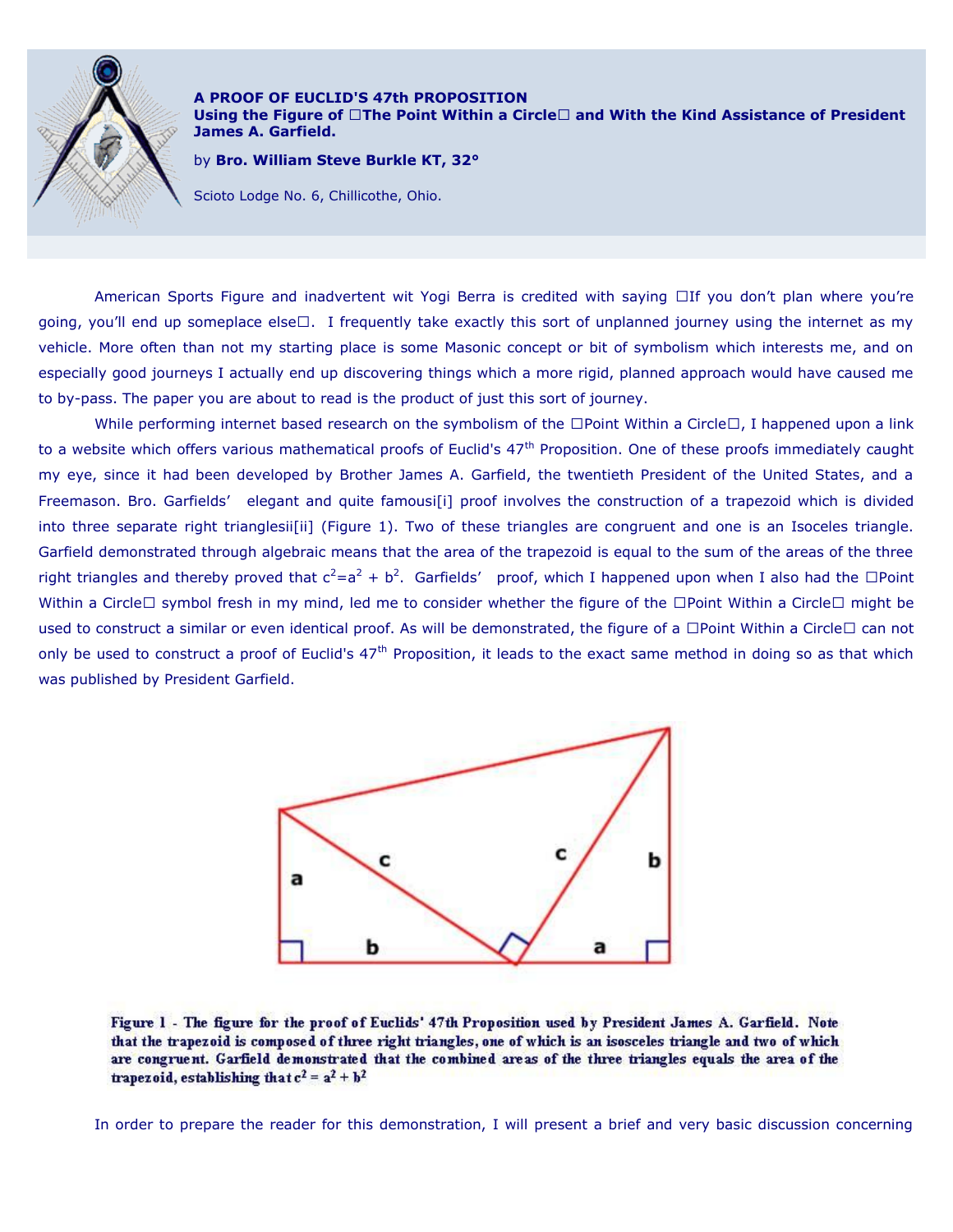Euclid's  $47<sup>th</sup>$  Proposition. Readers with a greater interest or who may be interested in a more complete discussion will find exhaustive reference material to this effect on the internet. I will follow with the construction of the diagram I used to demonstrate the proof in which the " Point Within a Circle" is a critical element. Finally I will complete the algebraic portion of the proof using the exact same equations and mathematical methods used by Garfield. Please note that I do not claim this proof to be original in any way other than the fact that it was developed using the " Point Within a Circle" as the basis for constructing the figure or diagram upon which Garfields' proof is based.

## **Euclid's 47th Proposition**

During ones' journey through the rituals of Freemasonry, it is nearly impossible to escape exposure to Euclid's 47<sup>th</sup> Proposition and the Masonic symbol which depicts the proof of this amazing element of Geometry. Euclid's 47<sup>th</sup> Proposition of course presents what we commonly call the Pythagorean Theorem. The Pythagorean Theorem establishes that the square of the length of the hypotenuse in a right triangle will equal the square of the sums of the lengths of the other two sides. We state this mathematically as  $c^2 = a^2 + b^2$  in which " c" is the hypotenuse and " a" and " b" are the other two sides.

Although we identify the Pythagorean Theorem with the calculation of the length of the sides of a right triangle, its basis of proof is actually in the calculation of areas. The Pythagorean Theorem may be rephrased to state that the sum of the area of the squares enclosing two sides of a right triangle will equal the area of the square forming the side which is the hypotenuse of that triangle. One figure often used to establish the proof of this restated version of the Pythagorean Theorem is provided by Figure 2. Brilliant use is made in this figure of the first set of the Pythagorean Triples iii[iii] 3, 4, and 5.



Figure 2 - Euclids' 47th Proposition, shown here with each of the squares enclosing the 3, 4, 5 triangle labeled as A, B, and C respectively. If you multiply the length of two sides of a square you are calculating that square's area. In our figure  $3 X 3 = 9, 4 X 4 = 16$ , and  $5 X 5 = 25$ . Accordingly  $9 + 16 = 25$ .

Much is made of Euclid's 47<sup>th</sup> Proposition in Freemasonry, primarily in the third degree of the Craft. While the value of this Proposition to an Operative Mason is immediately apparent, its' meaning to the Speculative Mason is somewhat less so. The assumption of many Masons is that there is a great and abiding allusion contained within the Theorem, but this allusion is so heavily veiled or so subtle in meaning that it is incomprehensible. I personally continue to search for more light in Freemasonry through research in those areas which interest me. I might add that my efforts have never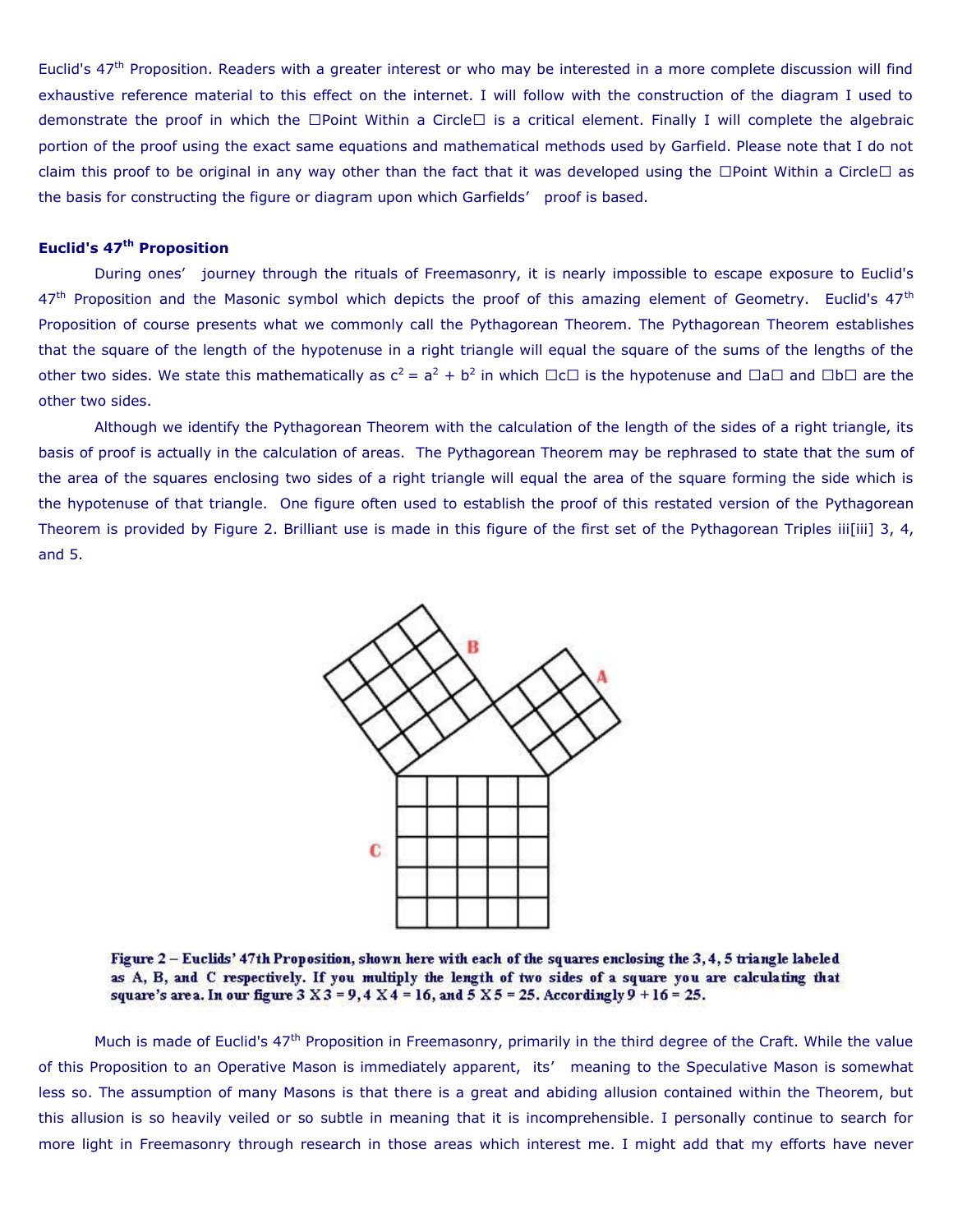failed to deliver a greater understanding of the Craft.

I will begin my discussion of the proof of Euclid's 47<sup>th</sup> Proposition with the simple expedient of referring the reader to two seminal papers which describe the method for inscribing a right triangle in a circle in accordance with the Theorem of Thales. The first of these is contained in a paperiv[iv] presented during the 222<sup>nd</sup> Anniversary of Independent Royal Arch Lodge No. 2, F. & A.M. by Bro. Brent Morris. A second, also very detailed, paperv[v] describing the use of this method to construct a right triangle is given by Bro. William F. Bowe in The Builder Magazine. Both of these articles explain Euclid's Theorems: Theorem 12, contained in Book III of Euclid's Elementsvi[vi] in which it is stated that " An angle inscribed in a semi-circle is a right angle" . This Theorem is based upon an even older Theorem to the same effect developed by Greek Philosopher, Astronomer, and Mathematician Thales of Miletusvii[vii].

As stated, my demonstration makes exclusive use of the " Point Within a Circle" to develop the proof figure introduced by President Garfield. Accordingly my initial step in this proof is to draw the " Point Within a Circle" as a diagram, which I have done in Figure 3. I have added to this figure a straight line (" AB" ) across the diameter of the circle and perpendicular to the two parallel lines (lines " CD" and " EF" ) at the points at which these lines are tangent to the circle.



Figure 3 – The Masonic Symbol used to illustrate the "Point Within a Circle". A line across the diameter has been added which intersects the two parallel lines ("CD" and "EF") at the point at which they are tangent to the circle. Point "P" in the diagram is the center of the circle.

I next use Thales' Theorem to construct a right triangle (" ABV" ) in the semicircle. I add line " PG" which begins at the center point " P" of the circle and which extends through the vertex of the right triangle (" point V"). Line " EH" is then added which forms a perpendicular intersection at point " V" , establishing itself as a line tangent to the circle at this point.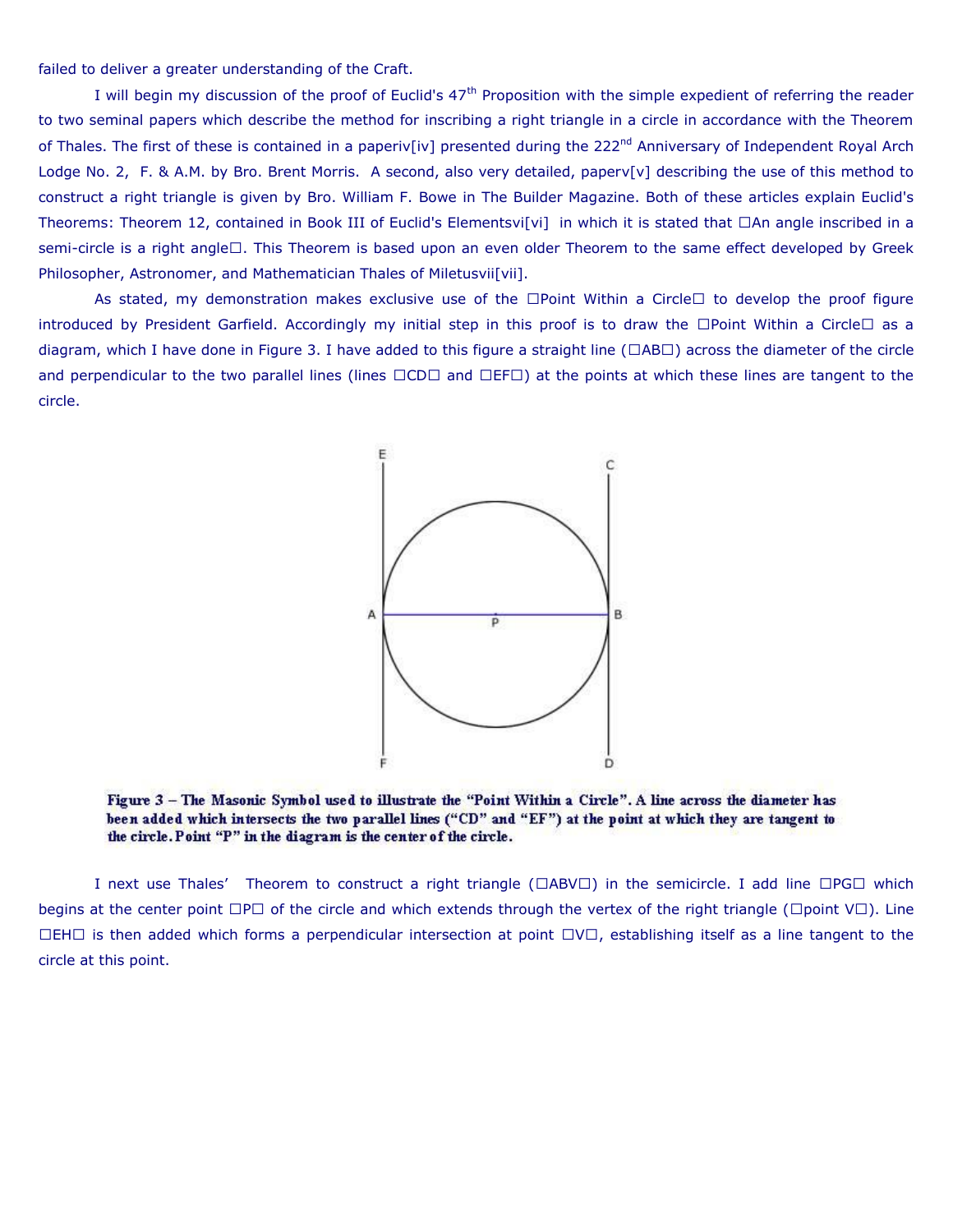

Figure 4 - The "Point Within a Circle with a right triangle inscribed using Thales' Theorem and with intermediate construction lines which provide line "EH" as a tangent to the triangles' vertex at point "V".

I now construct a line (" JN" )which forms a perpendicular intersection at the midpoint of line " EH" . Note that this line is parallel to line " PG" and intersects the diameter line (" AB" ) at point " N" . This is shown in Figure 5.



Figure  $5 - A$  perpendicular bisector ("JN") has been constructed to the midpoint of line "EH" extending to and connecting to the diameter of the circle (line "AB") at point "N".

I next use a variation of Thales' Theorem to construct an Isosceles triangle by joining point " N" with the points at which lines " CD" and " EF" are intersected by line " EH" . For those who are interested in further reading concerning this technique for creating a right triangle using a circle and tangent lines, I refer them to an articleviii[viii] published in Pietre-Stones Review of Freemasonry which goes into greater detail. Note that in constructing the isosceles triangle and the various construction lines I have simultaneously created in this figure a trapezoid (" ABHE" ) composed of three right triangles, one of which is an isosceles triangle and two of which are congruent. In Figure 6 the trapezoid is outlined in blue for greater clarity.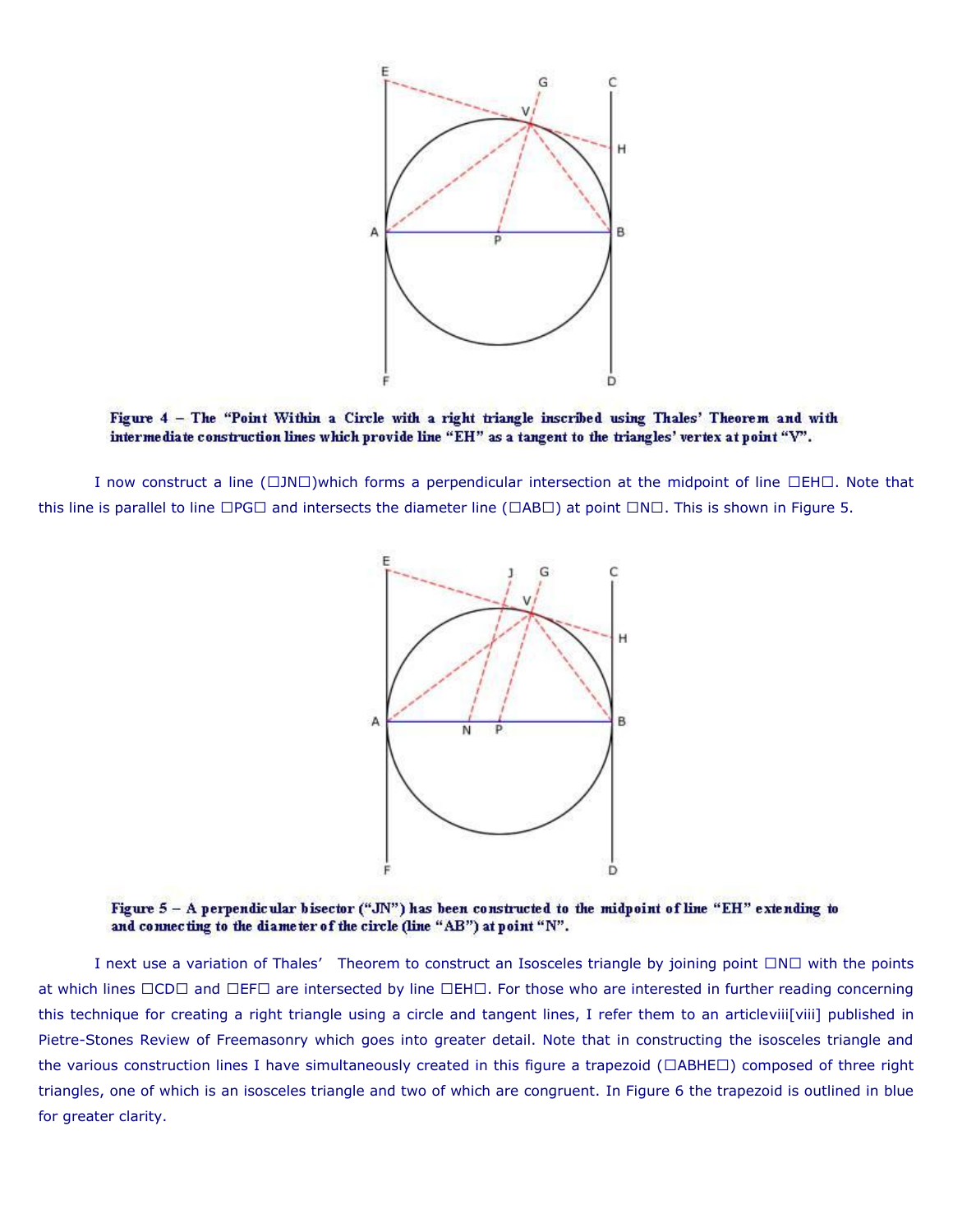

Figure 6 - An Isosceles triangle is constructed to complete the figure of proof. This simultaneously creates a trapezoid which is shown outlined in blue.

Figure 7 shows the trapezoid without the construction lines and extraneous labels. I have labeled the bases ("a" and " b" ) of the trapezoid, and the hypotenuses of the two right triangles (" c" ). Note that the figure is nearly identical to that used by Bro. Garfield; although I have constructed the figure at hand with the slope of the trapezoid downhill. An uphill slope (making the figure truly identical to Garfields' ) would have simply required construction of the Thales Triangle using a point left of center as the vertex. Incidentally Bro. Garfield was left-handedix[ix].



Using this proof figure and the associated labels I apply the exact same algebraic sequence for developing the proof as was applied by Bro. Garfield: